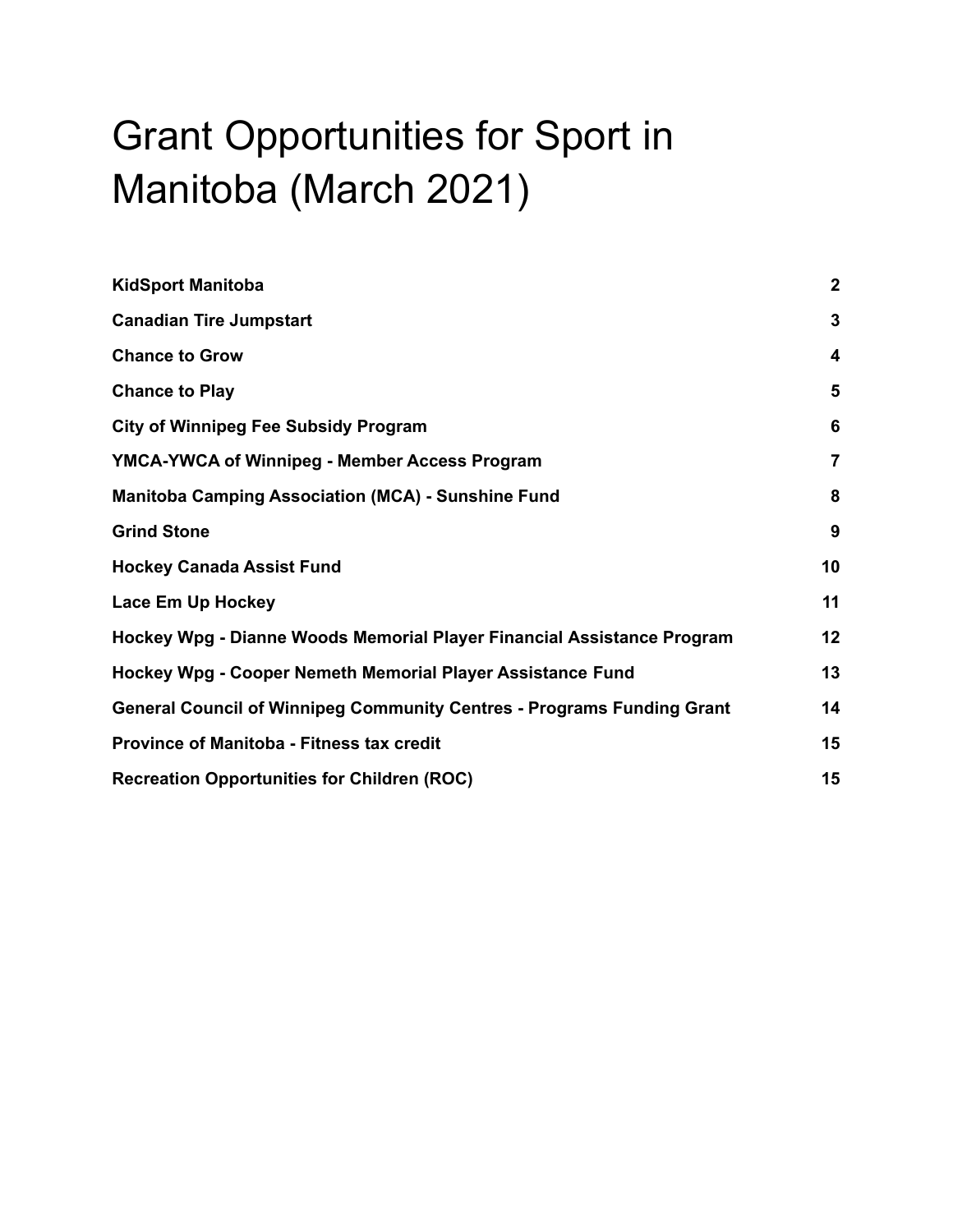# <span id="page-1-0"></span>**KidSport Manitoba**

### **Contact Information**

Email: kidsportmb@sportmanitoba.ca Phone: (204) 925-5911 Kidsportcanada.ca/manitoba

**How to apply** Online or Paper Application **Grant available** \$300 per child, per calendar year

### **Sport or Activity funded**

Any sport with a PSO recognized by Sport Manitoba. In Winnipeg, only clubs that are members of PSO are funded. Find them [here](https://www.sportmanitoba.ca/partners/).

### **Regions in MB reached**

Entire province. (Split into East, North, South, West, and Winnipeg regions)

### **Ages Served**

18 years old and under.

### **Funding Periods**

Monthly, deadlines are the 15th of each month, or business day prior.

### **Income Cut offs**

| Family<br><b>Size</b> | <b>Maximum Annual Gross</b><br>Income |
|-----------------------|---------------------------------------|
| 2                     | \$33,141                              |
| 3                     | \$40,743                              |
| Δ                     | \$49,467                              |
| 5                     | \$56,105                              |
| 6                     | \$63,276                              |
|                       | \$70,449                              |

+ \$6,893 for each additional Person

### **Covid Changes**

Asked to submit most recent Notice of Assessment as well as verification that you have applied to, and received any of the following: Canada Emergency Response Benefit (CERB), Employment Insurance Benefits, Income Assistance or Indigenous Social Assistance, Temporary Wage Top-Up (Low Income Essential Workers), Canada Emergency Student Benefit (CESB)

### **Financial Documents Needed**

Most recent Notice of Assessment, pay stubs, T4 slips, insurance such as EI or disability, or educational income assistance.

For kids in foster care: proof of Foster Parent Status, Social Assistance Status, or letter from a case worker.

If the parents or guardians of the child are not willing to apply for assistance, we can accept a letter from a coach, manager, principal, etc. explaining the situation and submitting their intent to apply on behalf of the family. In this case, financial proof is not needed. The parent of the child MUST be informed by the applicant that they are intending on applying for KidSport funding.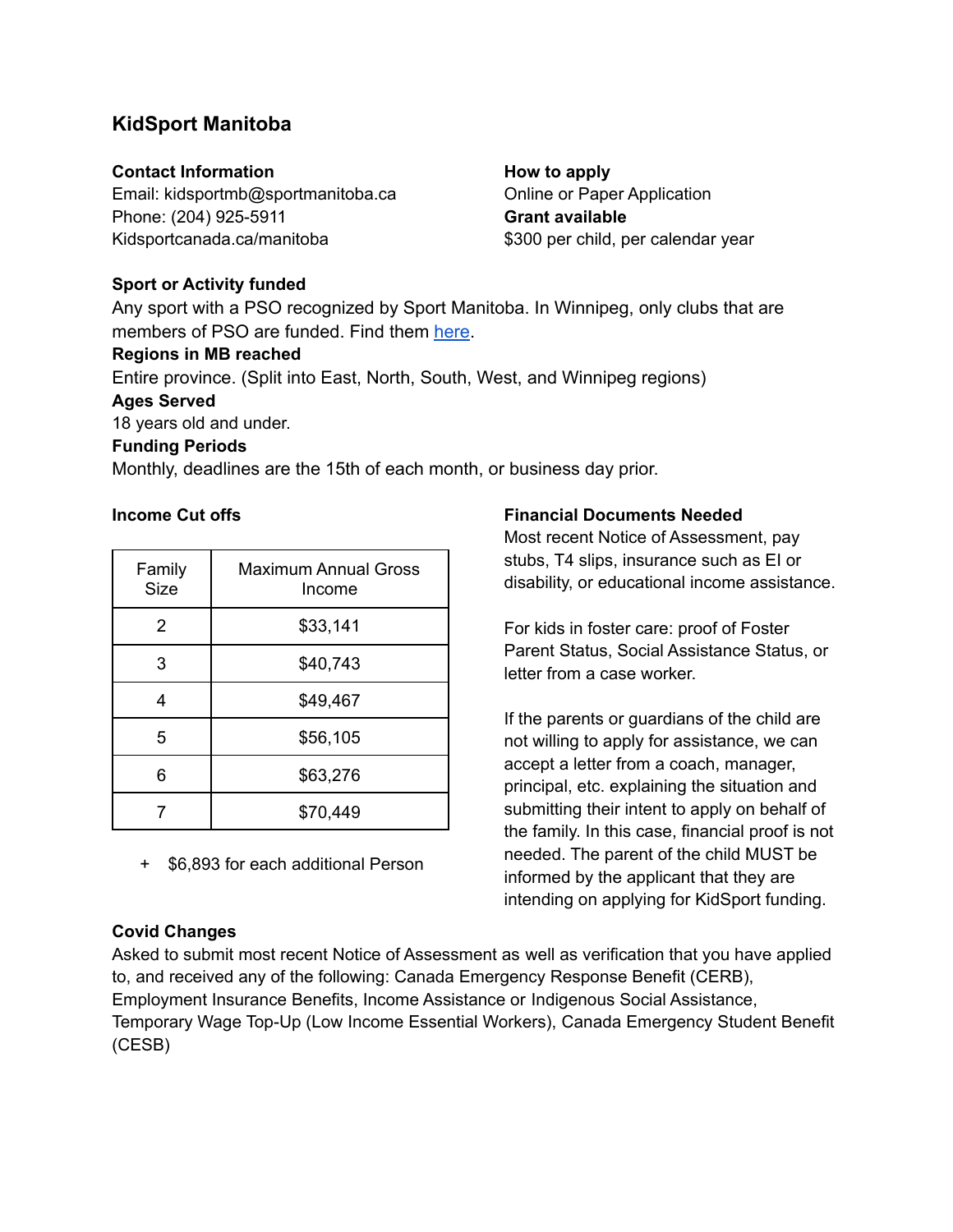# <span id="page-2-0"></span>**Canadian Tire Jumpstart**

### **Contact Information**

Email: Email Form on Contact Us section of website. Phone: 1 (844) 937-7529 (YES-PLAY) <https://jumpstart.canadiantire.ca>

**How to apply** Online at: <https://jumpstart.canadiantire.ca/pages/apply> **Grant available** Up to \$300 per activity with an annual maximum amount of \$600

### **Sport or Activity funded**

More than 70 activities related to physical activity. Jumpstart states that in many cases, if the program or activity involves physical activity, they can help. For a current list of their activities, find them on their [website.](https://jumpstart.canadiantire.ca/pages/sports-and-activities-covered) (here)

### **Regions in MB reached**

Jumpstart has Manitoba chapters in the following locations: Thompson, Dauphin, Brandon, Steinbach, Winnipeg, Selkirk, Winkler, Brandon, and Portage La Prairie.

### **Ages Served**

4 to 18 years old.

### **Funding Periods**

The Individual Child grant application opens in January and closes when the funds have been depleted for the year. The application must be submitted prior to the program's start date.

### **Income Cut offs**

To be eligible for funding for one or more children, families must first meet specific financial criteria as per Revenue Canada's Low-Income Cut-Offs (LICO) chart. Find the LICO chart [he](https://cdn.shopify.com/s/files/1/0122/8124/9892/files/LICO_AfterTax_2020.pdf?v=1614633387)re.

### **Financial Documents Needed**

Total household income (must include Canadian Child Benefit (CCB) documentation, pages 1 and 2). No other type of documentation will be accepted.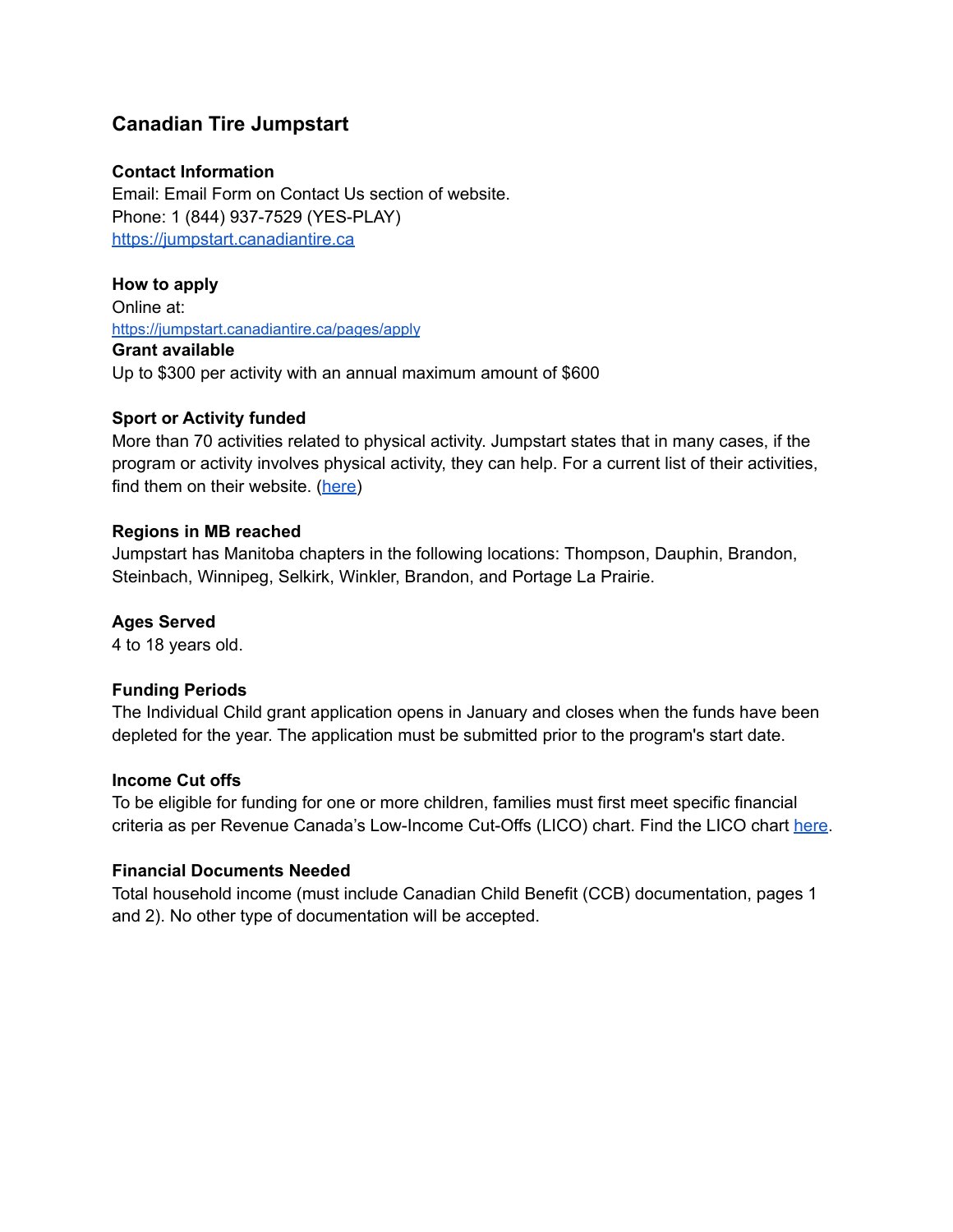# <span id="page-3-0"></span>**Chance to Grow**

### **Contact Information**

Email: Nancy.Funk@gov.mb.ca Portage Office: 204-857-8751 Winkler Office: 204-331-5040 <https://cfscmfoundation.com/chance-2-grow/>

### **How to apply**

Paper Application **Grant available** Up to a maximum of \$400 per year, per child

### **Sport or Activity funded**

- Music lessons, instruments
- Soccer
- Music
- Art or Dance Day Camps
- Gymnastics,
- Art Classes and supplies
- Baseball,
- Hockey (Southern Manitoba)
- Ringette,
- Girl Guides, Boy Scouts
- Theatre Classes,
- Swimming Lessons
- Martial Arts
- Figure Skating Lessons
- Dance Classes

### **\*Other activities will be considered upon application**

### **Regions in MB reached**

Central Region of Manitoba

### **Income Cut offs**

| <b>Total Family</b><br><b>Household Size</b> | Maximum Allowable<br><b>Total Family Income</b> |
|----------------------------------------------|-------------------------------------------------|
| 2                                            | \$35,498                                        |
| 3                                            | \$42,322                                        |
|                                              | \$50,135                                        |
| 5                                            | \$56,111                                        |
|                                              | \$62,549                                        |
| 7+                                           | \$68,986                                        |

### **Financial Documents Needed**

Previous years income tax summary

### **Ages Served**

5-17

### **Other**

The Chance 2 Grow Fund does not sponsor children in Agency care. There is a mandatory parental contribution:

| If registration, equipment<br>and supplies total | <b>Parental Contribution</b> |
|--------------------------------------------------|------------------------------|
| <b>Under \$100</b>                               | \$5                          |
| $$100 - $200$                                    | \$10                         |
| $$200 - $300$                                    | \$15                         |
| $$300 - $400$                                    | \$20                         |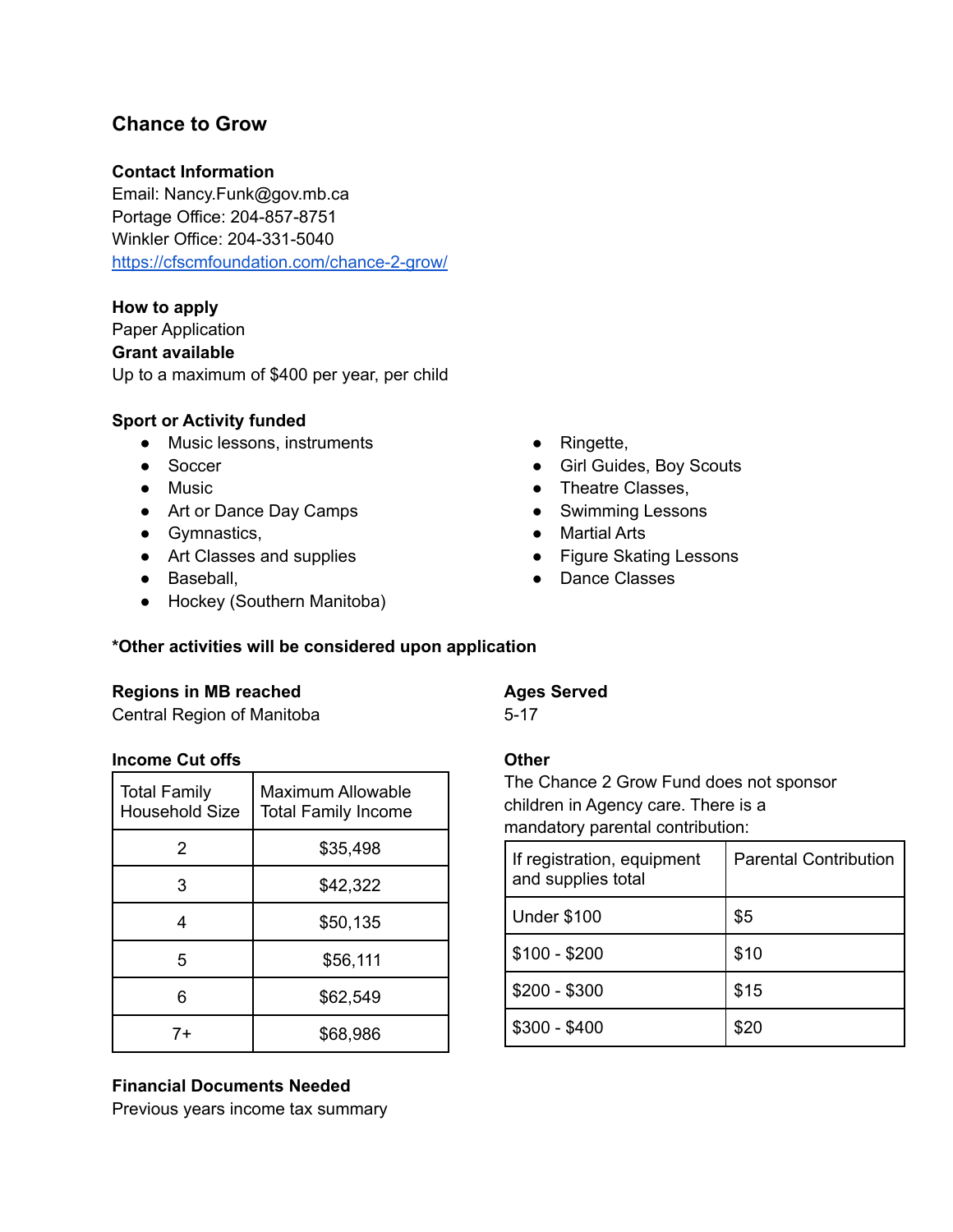## <span id="page-4-0"></span>**Chance to Play**

### **Contact Information**

Email: Nancy.Funk@gov.mb.ca Portage Office: 204-857-8751 Winkler Office: 204-331-5040 <https://cfscmfoundation.com/chance-2-play/>

### **How to apply** Paper Application

#### **Grant available**

Full hockey registration. *If registration is less than \$400, additional funds may be available for equipment up to a total maximum of \$400 per child.*

### **Sport or Activity funded Hockey**

### **Funding Periods**

**Regions in MB reached** Central Region of Manitoba

April 1 to March 3

### **Income Cut offs**

**Ages Served** Up to 18 years old

| <b>Total Family</b><br><b>Household Size</b> | Maximum<br>Allowable Total<br>Family Income |
|----------------------------------------------|---------------------------------------------|
| 2                                            | \$35,498                                    |
| 3                                            | \$42,322                                    |
|                                              | \$50,135                                    |
| 5                                            | \$56,111                                    |
| հ                                            | \$62,549                                    |
| 7+                                           | \$68,986                                    |

### **Financial Documents Needed**

Previous years income tax summary

#### **Other**

The Chance 2 Play Hockey Fund does not sponsor children in Agency care. There is no limit on the number of children sponsored from one family. There is a mandatory parental contribution:

| <b>Parental Contribution</b>  |      |  |
|-------------------------------|------|--|
| 1st child                     | \$20 |  |
| Every child after that        | \$15 |  |
| Maximum parental contribution | \$50 |  |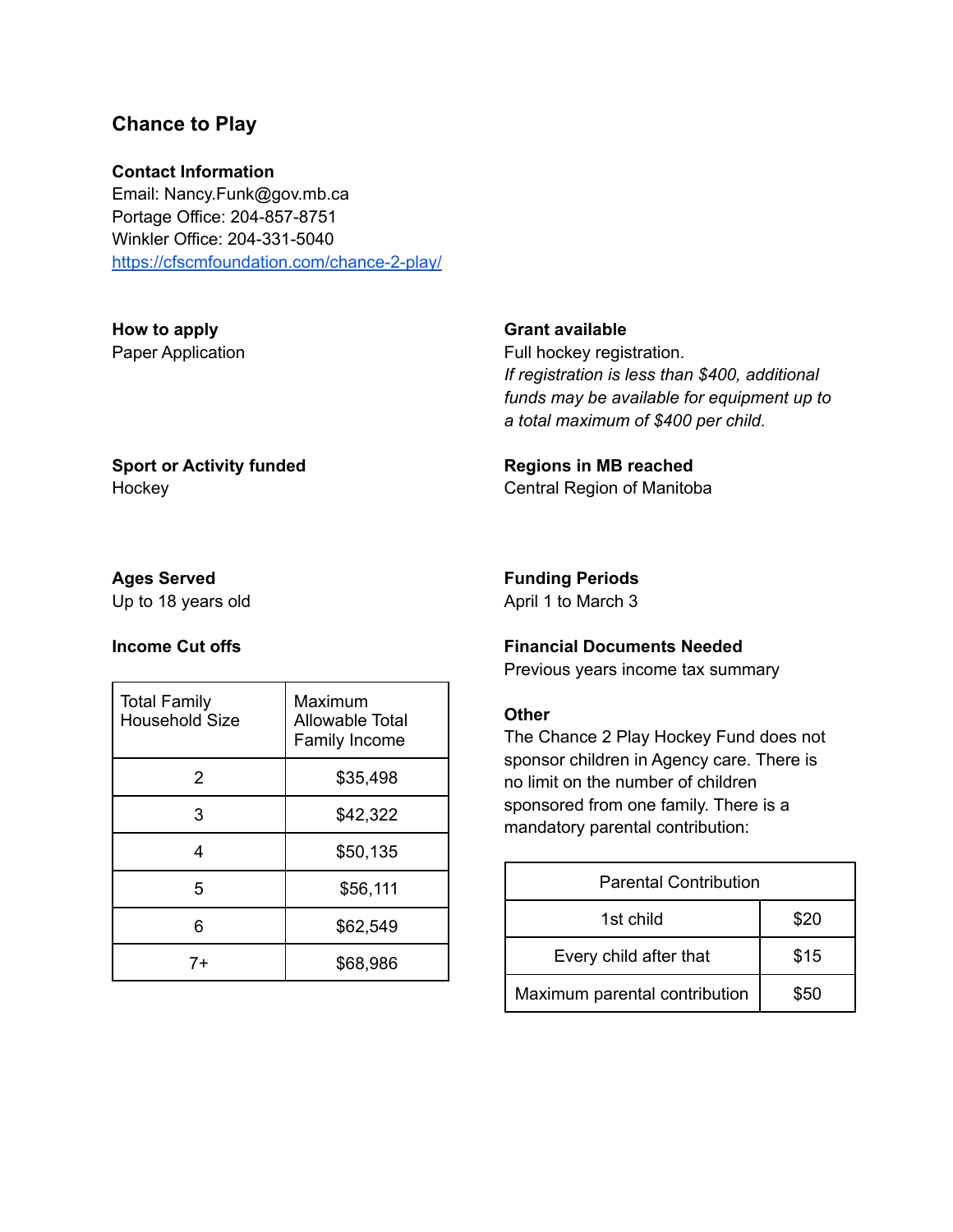# <span id="page-5-0"></span>**City of Winnipeg Fee Subsidy Program**

### **Contact Information**

Email: cmsfeesub@winnipeg.ca Phone: 311 https://winnipeg.ca/cms/recreation/leisure/feesubsidy.stm

# **How to apply**

Email or Mail

### **Sport or Activity funded**

Registered Leisure Guide activities. LeisureONLINE website link for programs and activiti[es](https://ca.apm.activecommunities.com/leisureonline/Home) [he](https://ca.apm.activecommunities.com/leisureonline/Home)re.

### **Regions in MB reached**

Winnipeg

### **Ages Served**

All ages

### **Qualifications Required:**

You must be a City of Winnipeg resident and one of the following must apply:

- You have a social assistance case number
- You are a new permanent resident or refugee who has been in Canada for less than 18 months and have not filed a tax return.
- You have an economic family income below the low income cut-off (LICO)

## **Financial Documents Needed**

- Social assistance budget letter
- Documentation showing your landing date in Canada and UCI number
- Most recent Canada Revenue Agency Notice of Assessment identifying annual net income of all economic family members
- Monthly statement of income from CPP Disability (including the income verification of all economic family members)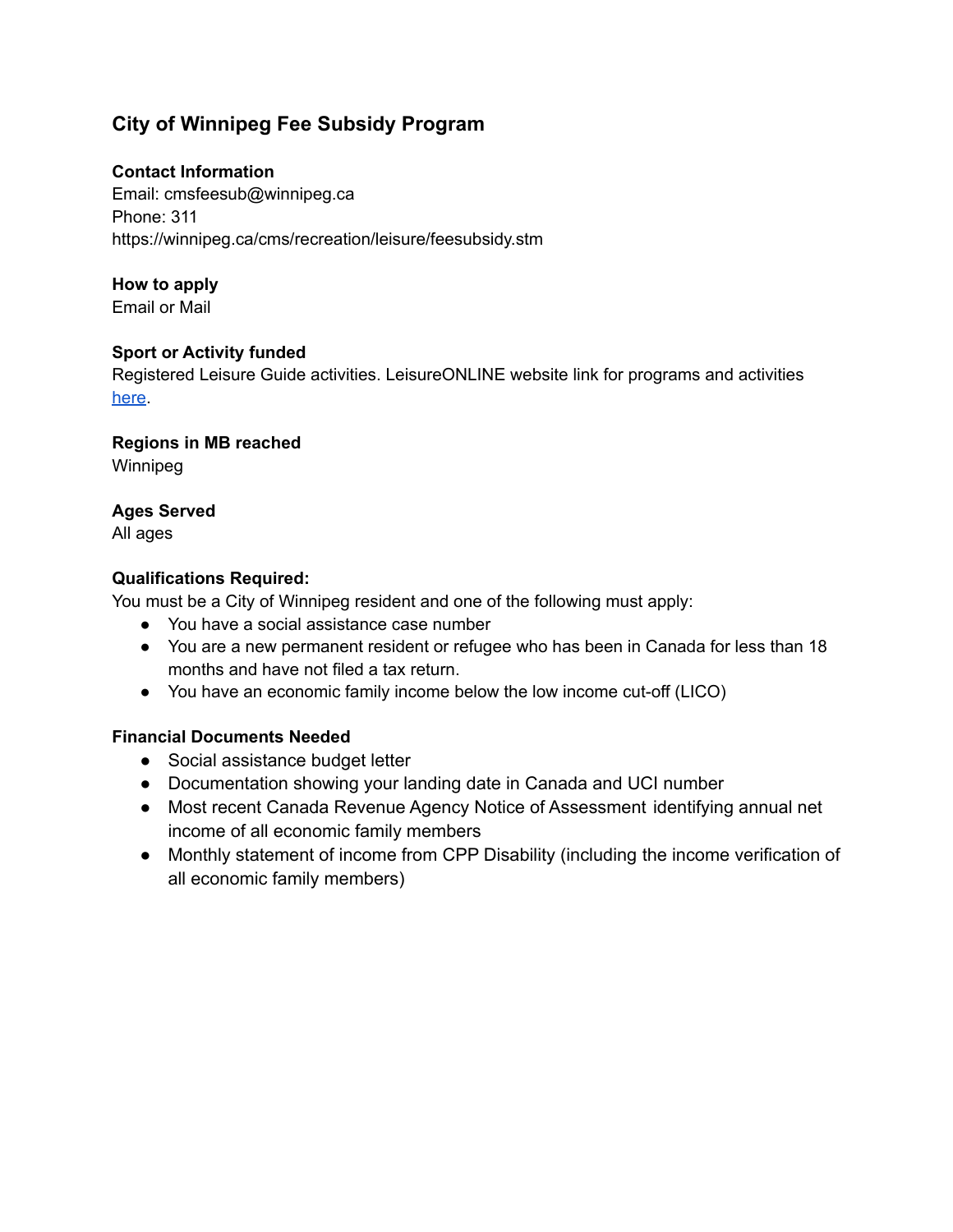# <span id="page-6-0"></span>**YMCA-YWCA of Winnipeg - Member Access Program**

\*For gym memberships only

### **Contact Information**

Email: Email form on website Phone Numbers: Downtown Branch: (204) 947-3044 Elmwood – Kildonan Branch: (204) 668-8140 South Branch: (204) 233-3476 West Portage Branch: (204) 889-8052 <http://www.ywinnipeg.ca/join-us/membership-assistance/>

### **Assistance available**

Provides assistance for 3-month and 12-month membership terms.

**Sport or Activity funded** Access to YMCA-YWCA facilities

**Regions in MB reached** Winnipeg

**Ages Served** All ages.

**Funding Periods** Year round

# **Income Cut offs**

Membership program is assessed on family size and income.

### **Financial Documents Needed**

- Budget letter or most recent Income Tax Notice of Assessment
- Canada child Benefit amount information (if enrolling a child under 18 years old)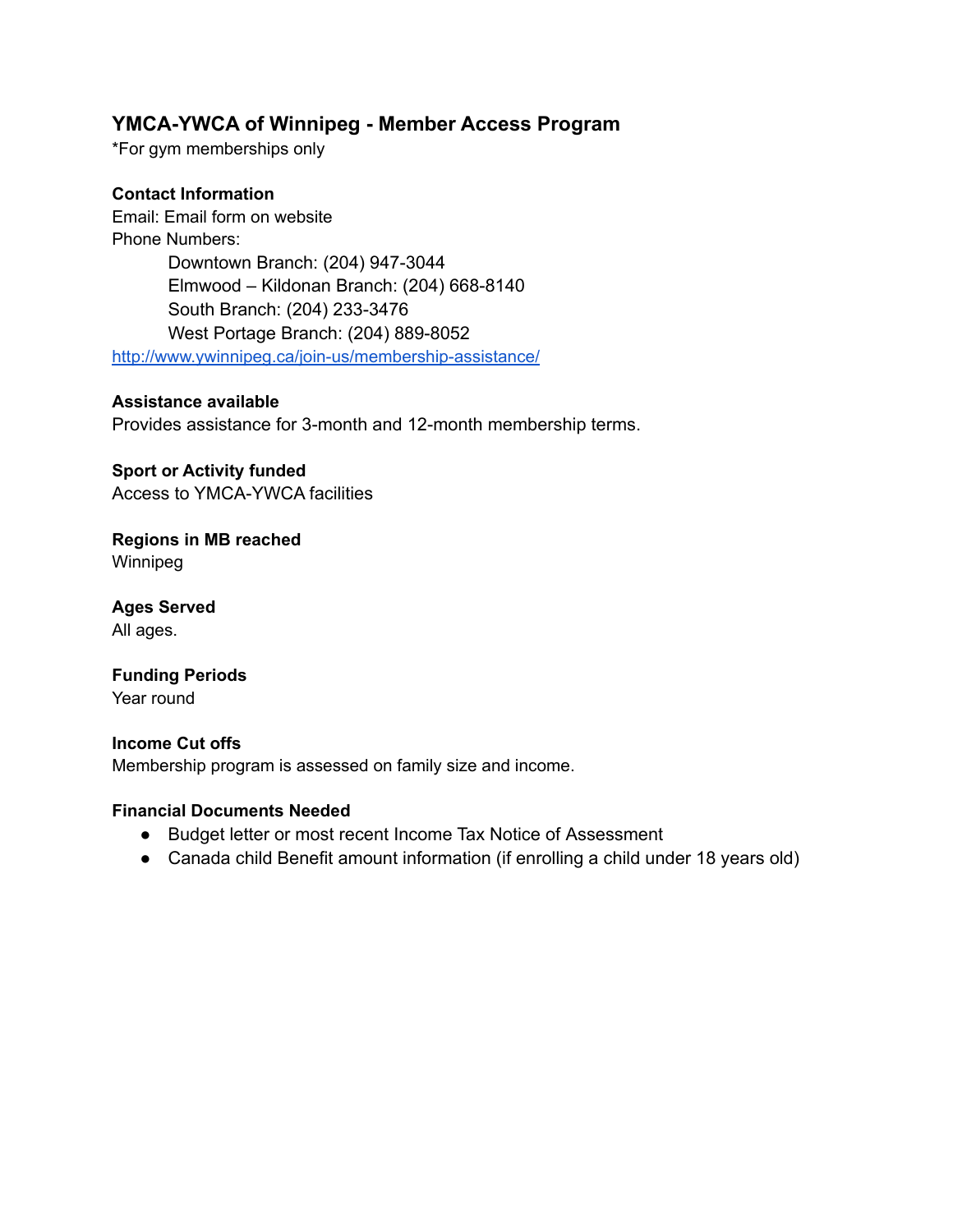# <span id="page-7-0"></span>**Manitoba Camping Association (MCA) - Sunshine Fund**

### **Contact Information**

Email: sunshinefund@manitobacamping.ca Phone: (204) 784‐1130 <https://www.mbcamping.ca/sunshine-fund>

**How to apply** Paper Application (Mail, Email, Fax, Drop-off)

**Grant available** \$700, per child, per year

**Sport or Activity funded** Find a full list of eligible camps [here.](http://www.mbcamping.ca./)

**Regions in MB reached** Entire Province

# **Ages Served**

4-17

### **Income Cut offs**

Applicants must review the Statistics Canada Low Income Cut-Off chart

### **Financial Documents Needed**

The following are accepted documents verifying income:

- Notice of Assessment from previous tax year
- For all married applicants, please attach both spouses Notice of Assessment from previous tax year

If you are on social assistance:

● Government budget statement

If you are a refugee claimant:

● Government proof of refugee status in Canada

### **Other**

Applications are reviewed on a first come, first served basis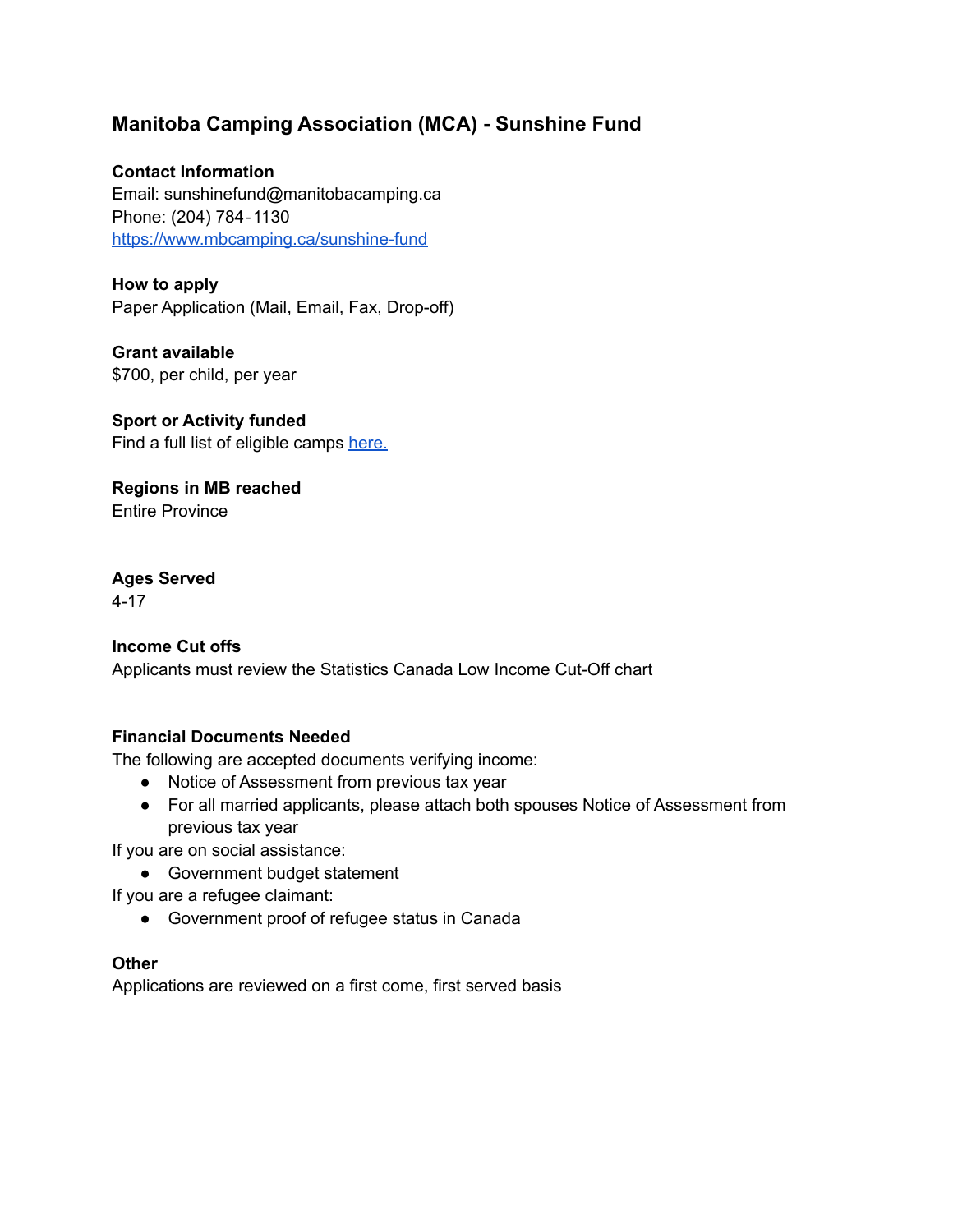# <span id="page-8-0"></span>**Grind Stone**

\*For Female/Women's Hockey Only

### **Contact Information**

Email: [info@grindstoneaward.com](mailto:info@grindstoneaward.com) <https://grindstoneaward.com/apply/?v=3e8d115eb4b3>

**How to apply** Online Application

**Grant available** Hockey Registration Fees (Up to \$500)

**Sport or Activity funded** Women's/Female Hockey

**Regions in MB reached** Canada-wide

**Ages Served** Under 19 years old.

**Funding Periods** Application Process begins each Spring.

### **Financial Documents Needed**

Notice of Assessment from the Canada Revenue Agency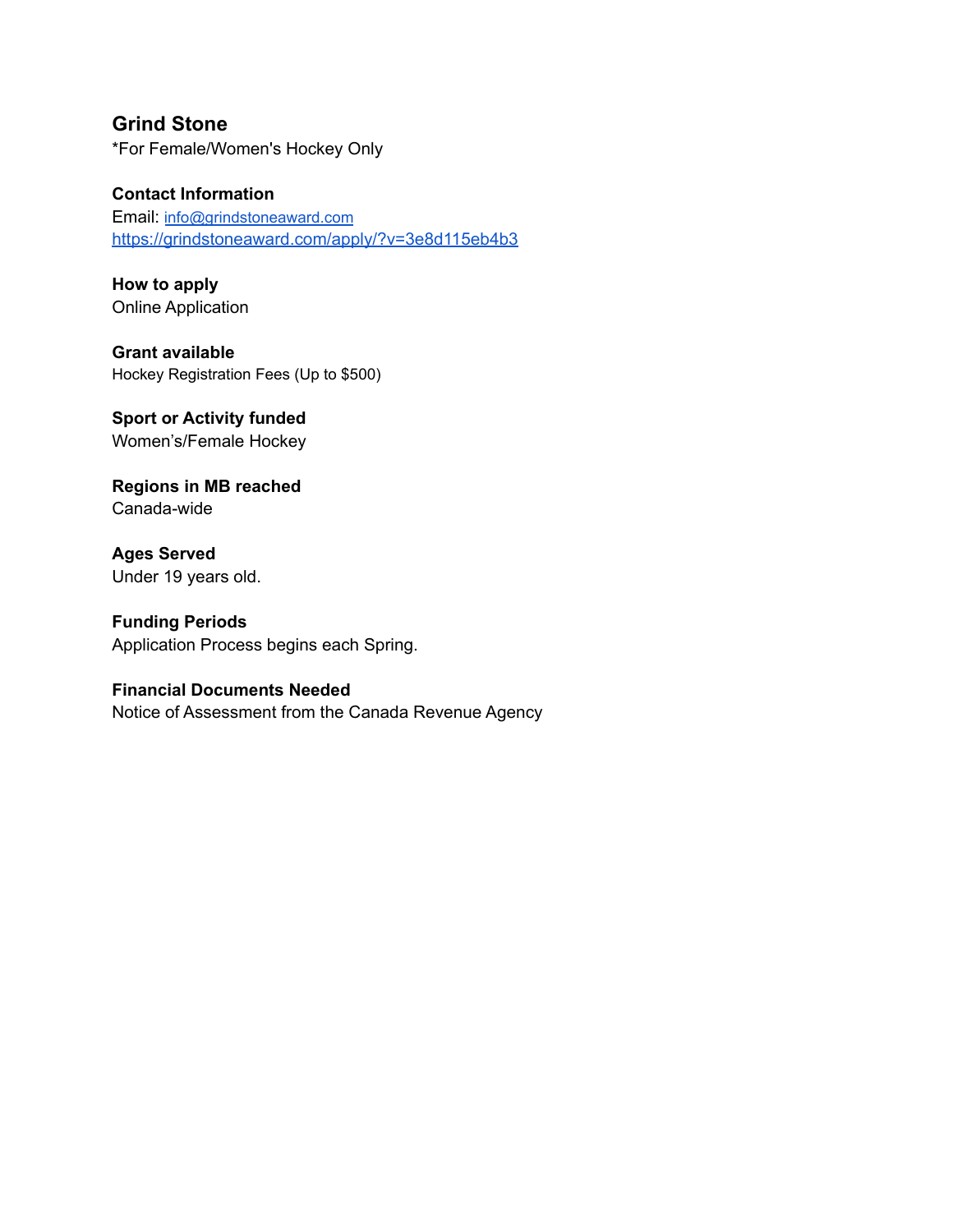# <span id="page-9-0"></span>**Hockey Canada Assist Fund**

### **Contact Information**

Email: assistfund@hockeycanada.ca <https://assistfund.hockeycanadafoundation.ca/en/page/faq.html>

**How to apply** Online Application

**Grant available** \$500 per player in registration cost

**Sport or Activity funded Hockey** 

**Regions in MB reached** All of Canada

### **Ages Served** Youth

### **Income Cut offs**

The Hockey Canada Foundation Assist Fund is open to donees (as defined by the Canada Revenue Agency) who currently receive the Canadian Emergency Response Benefit (CERB) and/or Canadian Child Benefit (CCB).

### **Financial Documents Needed**

Tax filings and bank records

### **Other**

The Hockey Canada Foundation Assist Fund is a \$1 million fund dedicated to helping young Canadians return to hockey during and after COVID-19.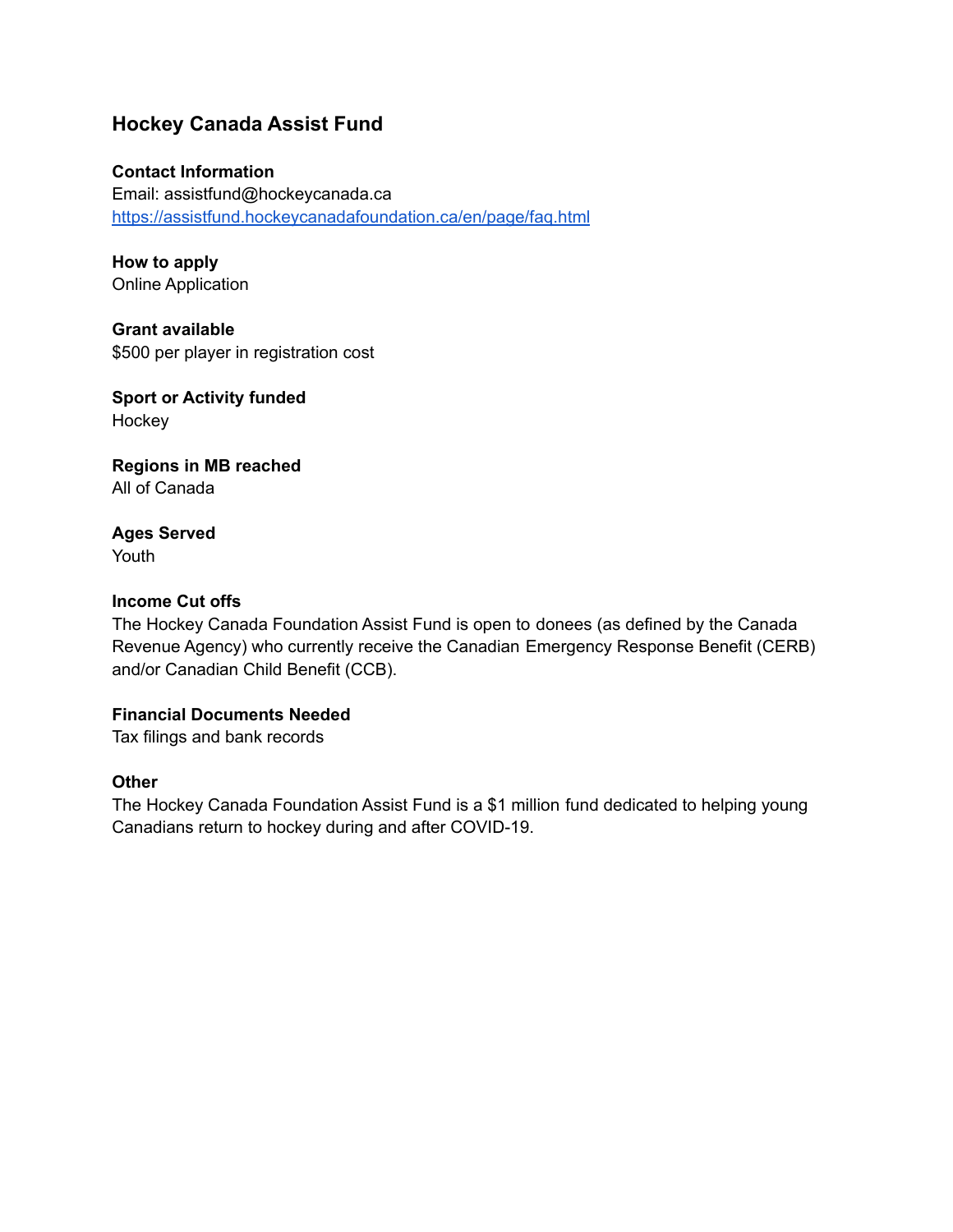# <span id="page-10-0"></span>**Lace Em Up Hockey**

### **Contact Information**

Email: Email form on website. <https://laceemup.ca/our-program/>

**How to apply** Online Application - Account sign up required.

**Grant available** Up to \$1,000 per child.

**Sport or Activity funded Hockey** 

**Regions in MB reached** Canada-wide

**Ages Served** 3 to 18 years old. \*Children ages 17 and 18 must be enrolled in high school

## **Funding Periods**

Opening dates vary year to year. 2021 application period starts on June 1st, 2021.

### **Income Cut offs**

Applicants must review the Statistics Canada Low Income Cut-Off chart (LICO)

### **Financial Documents Needed**

- Notice of Assessment
- Canada Child Tax Benefit Notice (if receiving this benefit)

### **Other**

Funding is limited and applications are processed on a first-come, first-serve basis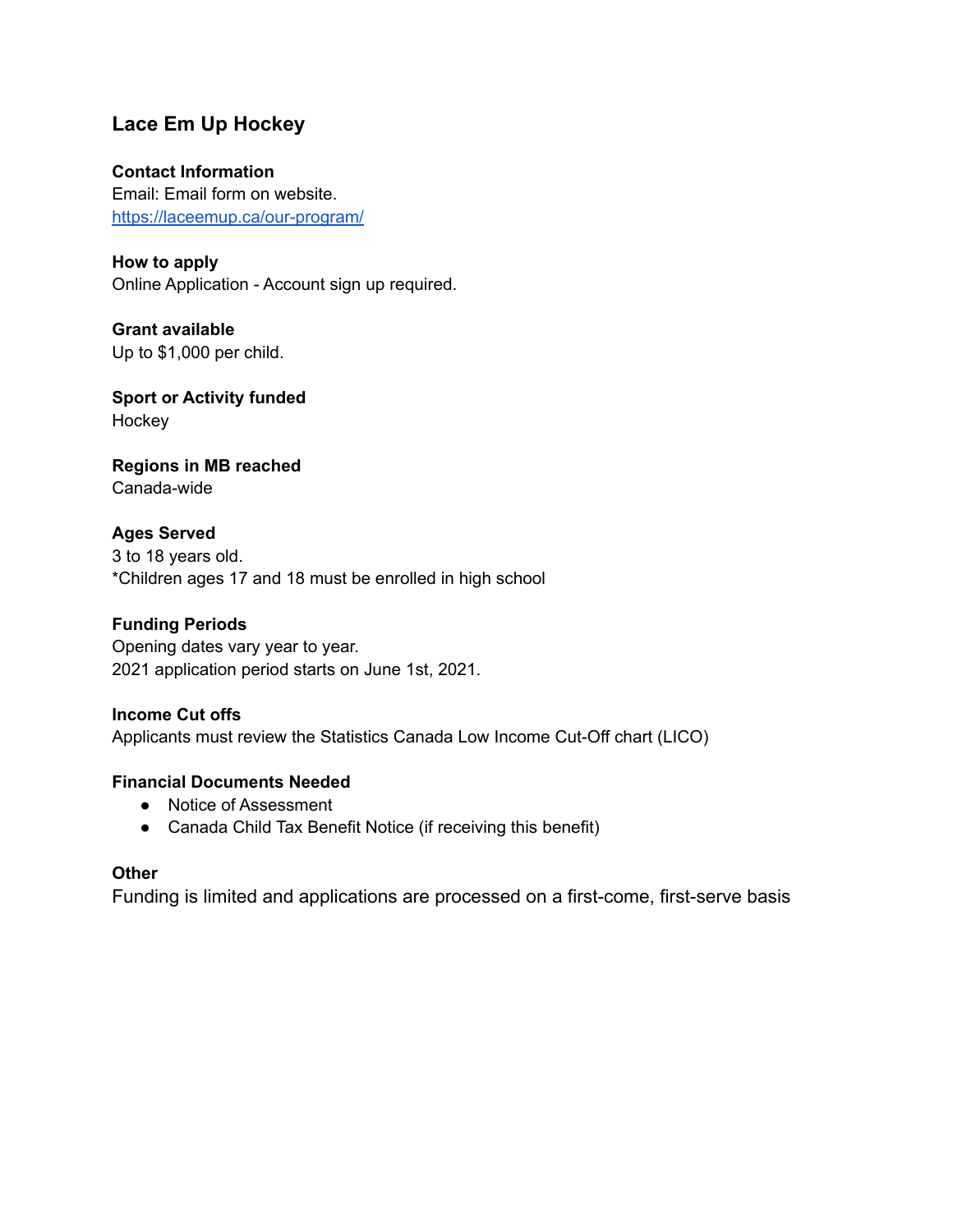# <span id="page-11-0"></span>**Hockey Wpg - Dianne Woods Memorial Player Financial Assistance Program**

### **Contact Information**

Email: reception@hockeywinnipeg.ca Phone: (204) 784-5454 <https://cdn.hockeywinnipeg.ca/wp-content/uploads/2019/07/FinancialAssistanceJune2019.pdf>

### **How to apply**

Paper Application (Mail or Email)

### **Grant available**

The VP of Operations and the Executive Director will finalize the amount of financial assistance granted after reviewing the information contained in the submitted application

**Sport or Activity funded** Hockey

**Regions in MB reached** Winnipeg

**Ages Served** 17 years old and under

### **Financial Documents Needed**

Notice of Assessment

The Dianne Woods Memorial Player Financial Assistance program is a "once per competition season" application only. Multiple applications submitted over the competition season for funding of the same player will not be accepted.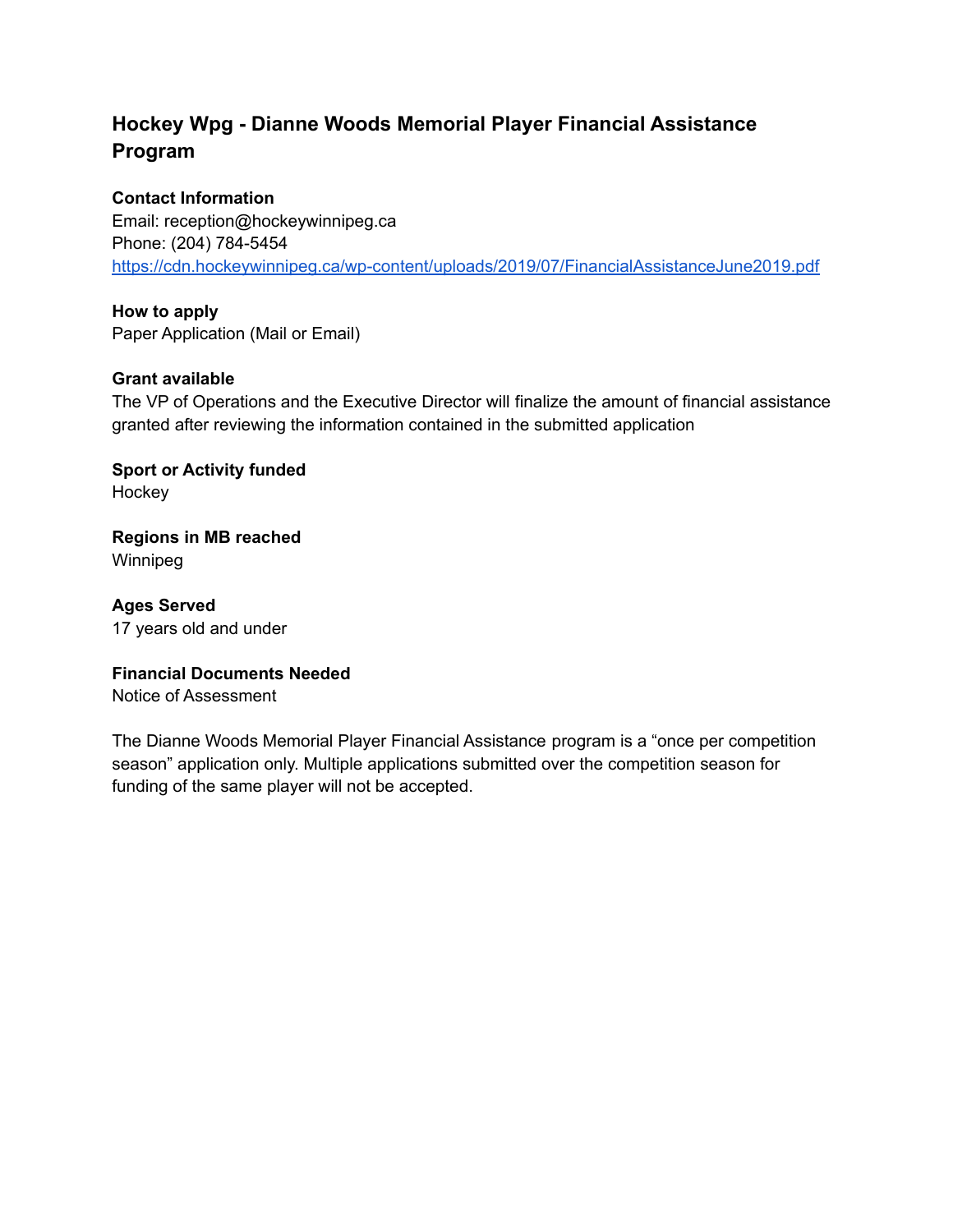# <span id="page-12-0"></span>**Hockey Wpg - Cooper Nemeth Memorial Player Assistance Fund**

### **Contact Information**

Email: reception@hockeywinnipeg.ca Phone: (204) 784-5454 <https://www.hockeywinnipeg.ca/wp-content/uploads/2019/09/CooperNemethpdf.pdf>

### **How to apply**

Paper Application (Mail or Email)

### **Grant available**

The VP of Operations and the Executive Director will finalize the amount of financial assistance granted after reviewing the information contained in the submitted application

**Sport or Activity funded** Hockey

**Regions in MB reached** Winnipeg

**Ages Served** 17 years old and under

# **Financial Documents Needed**

Notice of Assessment

### **Other**

The Cooper Nemeth Memorial Player Assistance Fund is a "once per competition season" application only. Multiple applications submitted over the competition season for funding of the same player will not be accepted.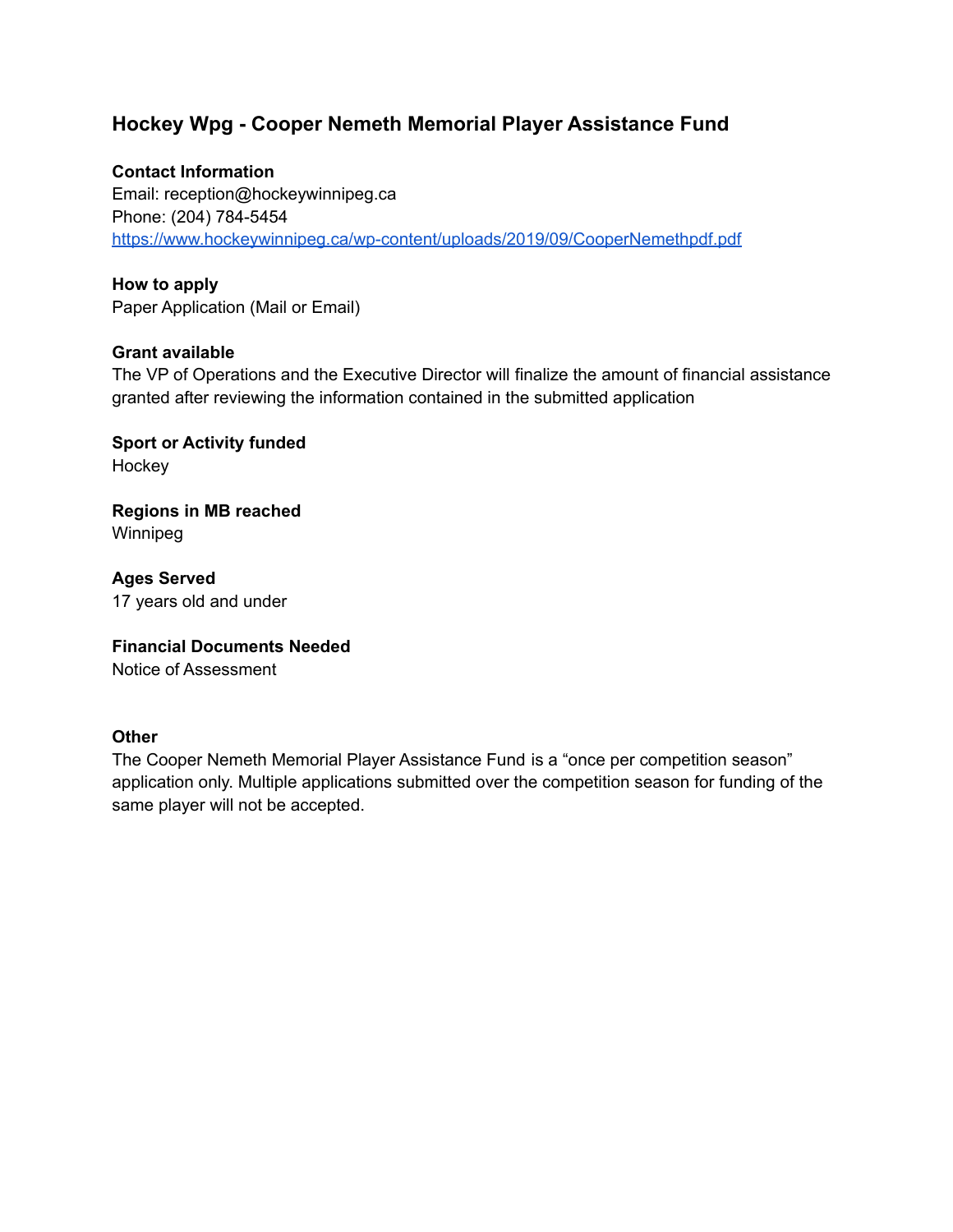# <span id="page-13-0"></span>**General Council of Winnipeg Community Centres - Programs Funding Grant**

### **Contact Information**

Email: [Email](https://www.gcwcc.mb.ca/contact/) form on the Contact section of the website Phone: (204) 475-5008 <https://www.gcwcc.mb.ca/site/assets/files/3238/programgrantfillable.pdf>

**How to apply** Paper Application

### **Grant available**

Financial support is based on quality or merit of the project and the ability of the Centre to make effective use of the fund. Funding will be based on the availability of funds

### **Sport or Activity funded**

The grant may cover staffing wages and benefits, staff and volunteer training, supplies and materials, equipment and transportation costs

**Regions in MB reached** Winnipeg

**Funding Periods** Ongoing

### **Financial Documents Needed**

Most recent monthly financial statements

### **Other**

Must submit meeting minutes indicating the Board's approval of the application. Grant money awarded MUST be expended within 6 months of the program end date as indicated on the application.